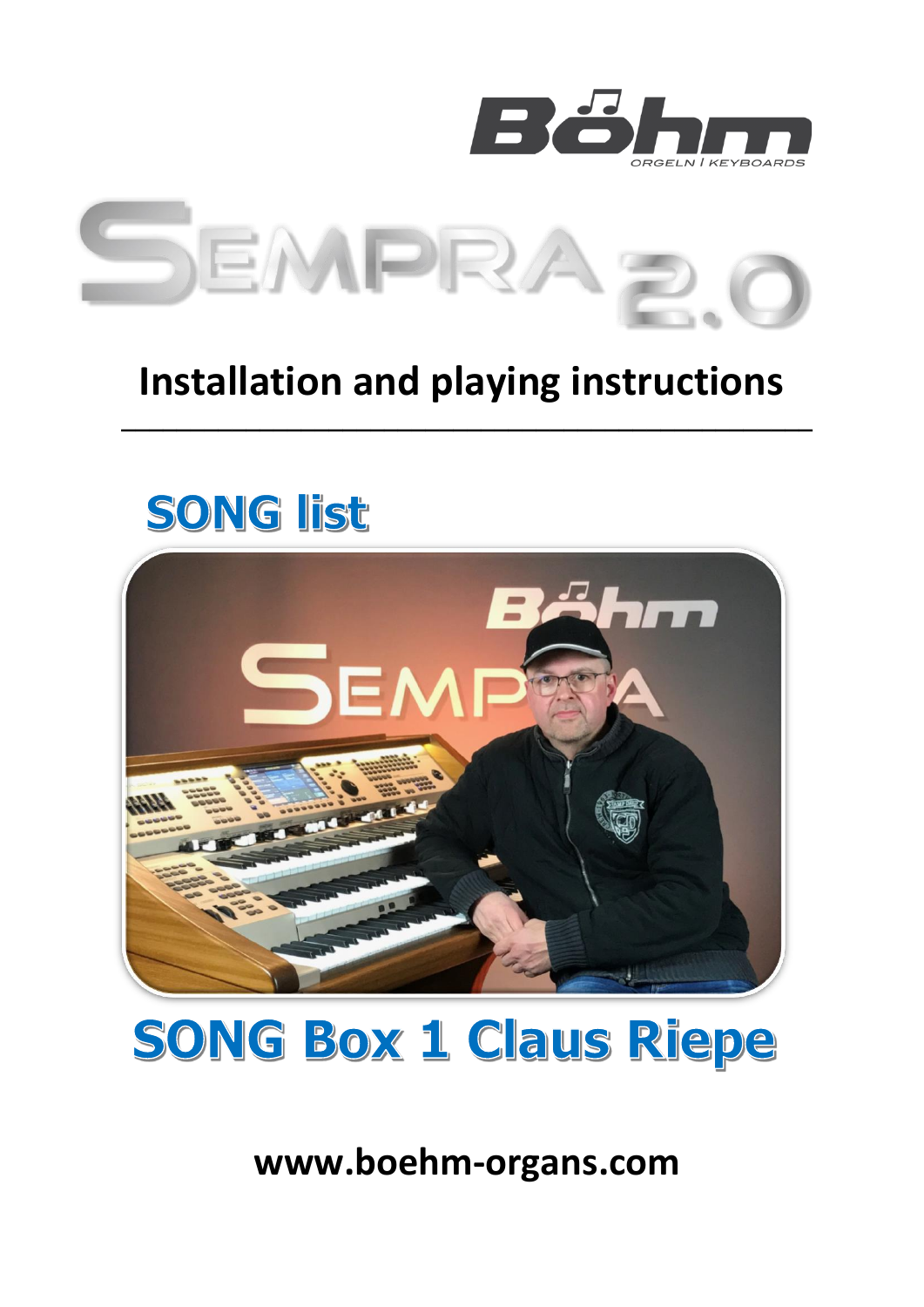SONG list SONG Box 1 Claus Riepe for SEMPRA 2.0 Installation and playing instructions

version 1.0, 31.05.2022 Art.-no. 42362AE

The information contained in this documentation may be changed without announcement and are subject to change without notice by Keyswerk Musikelektronik GmbH & Co. KG does not represent an obligation.

The description contains the current state of information at the time of going to press.

Changes of technical details compared to the descriptions, the information and illustrations in this manual are subject to change without notice.

Keyswerk Musikelektronik GmbH assumes no liability for program errors and for incorrect information in the documentation and its consequences.

© Keyswerk 2022 All rights reserved

Responsible for the content of this website KEYSWERK Music Electronic GmbH Warbersche Str. 32 31675 Bückeburg Germany Phone: 05722 - 905088 Fax: 05722 - 287555 Internet [http://www.boehm-organs.com](http://www.boehm-organs.com/) E-mail [info@boehm-organs.com](mailto:info@boehm-organs.com)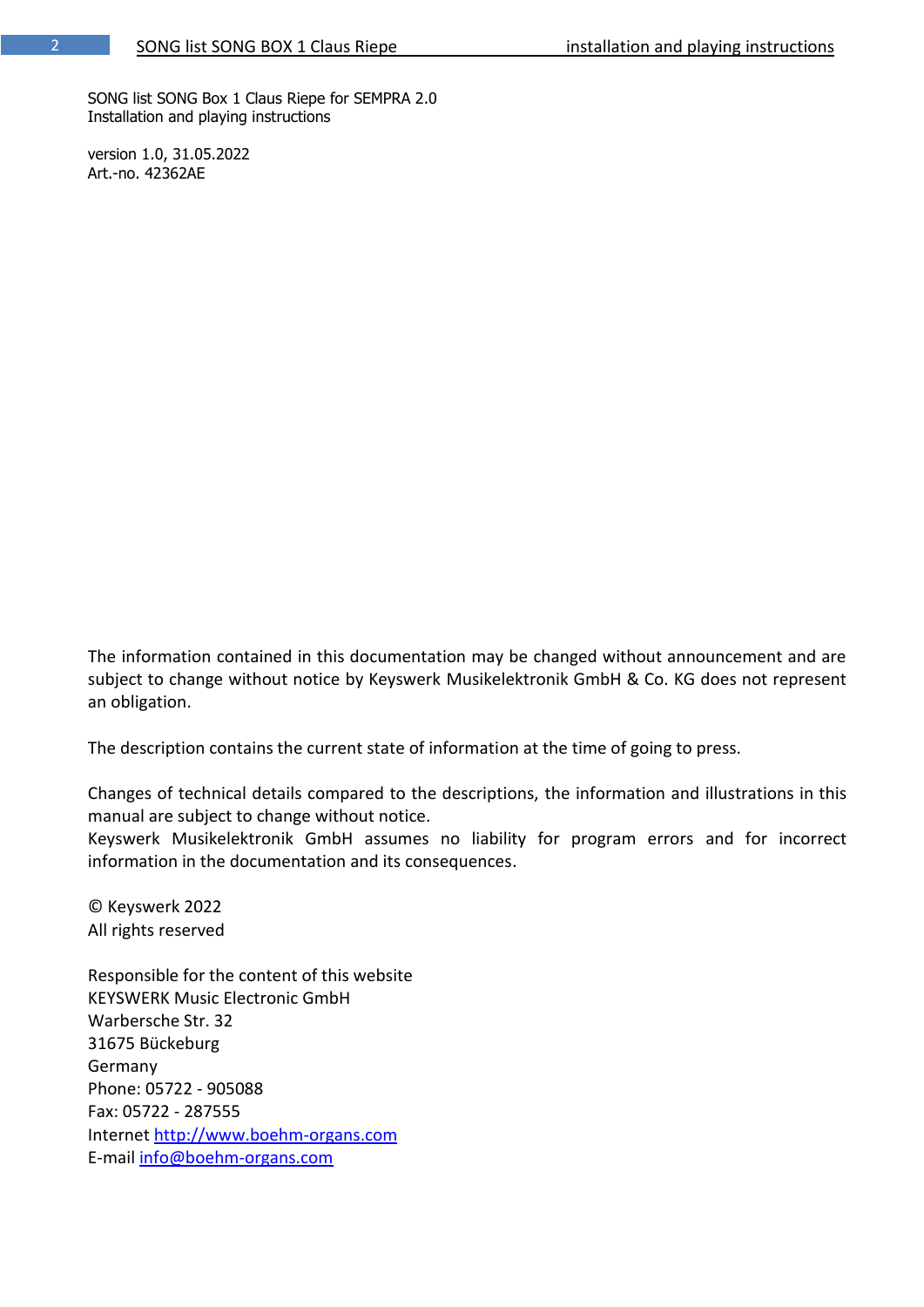## **Content**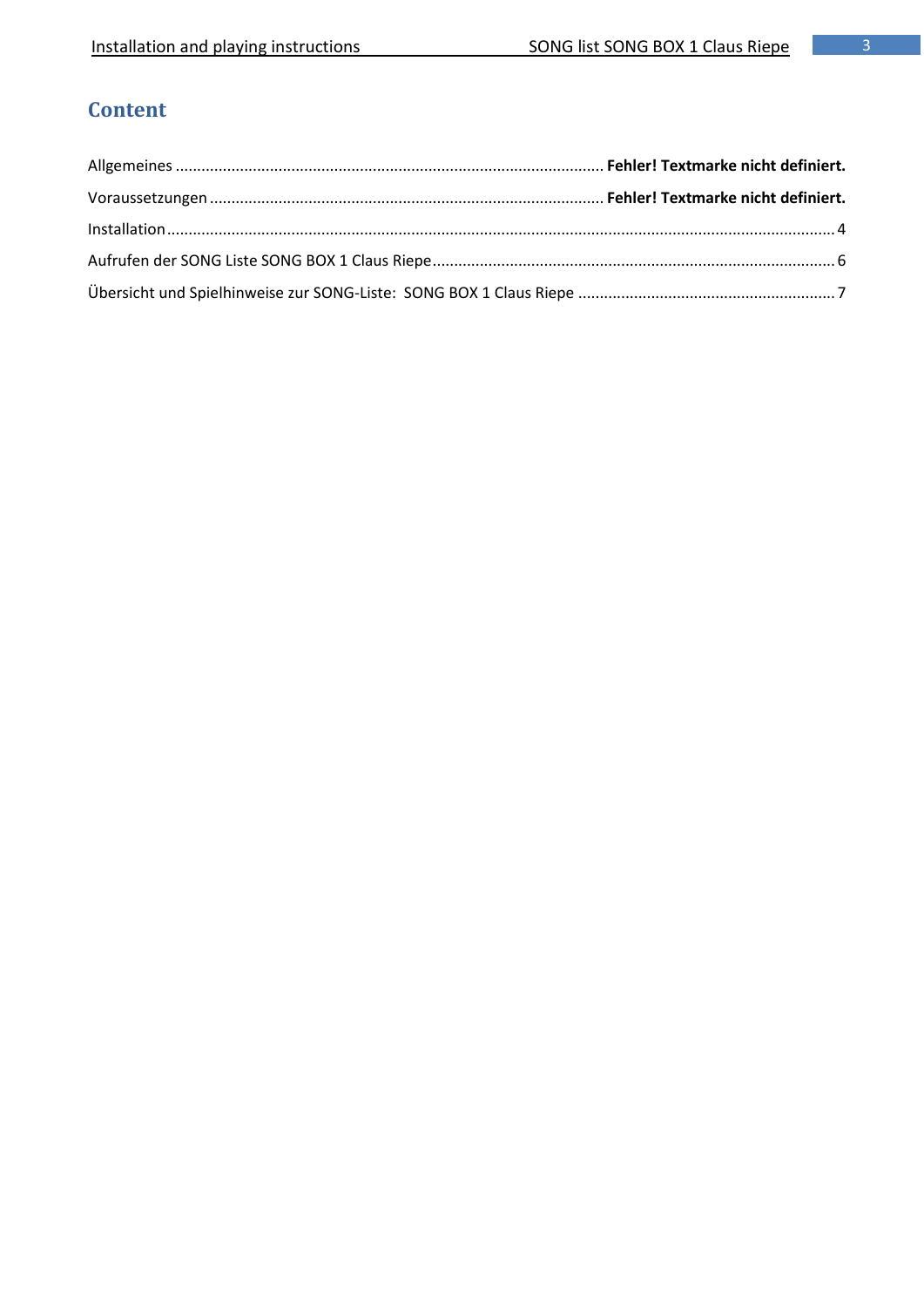#### **General**

Playing like the pros - no problem with the innovative and yet so easy to master BÖHM SEMPRA organs and keyboards.

Boehm specialist Claus Riepe has now prepared many registrations from his program for you and summarized them in a fantastic SONG list for the SEMPRA. Among them are settings that Claus has used in his YouTube videos, reaching millions of listeners all over the world on his BÖHM organs. Enjoy on your SEMPRA now yourself the registrations of Claus Riepe, elaborated with loving details and perfectly arranged. This SONG list contains 64 SONGS with 6 single presets each.

#### **Requirements**

Claus has fully exploited the possibilities of SEMPRA in his registrations. And so also sounds from the Movie Sound Edition and styles from the additional packages Star Collection, ASP, Style Box and Hit Session are used. In addition, the DSP extension for AMADEUS and the "Sound Controller" app. So these extensions should be available to play all presets with all possibilities.

In the appendix to these operating notes Claus Riepe has summarized some playing tips for the registrations.

#### <span id="page-3-0"></span>**Installation**

You will receive the data of the SONG List SONG Box 1 Claus Riepe as an installation file on the factory data stick belonging to your SEMPRA, or, in the case of subsequent purchase of the software, if necessary as an archive file by e-mail. In this case, save the archive file sent to you on your PC on the factory data stick as described in the main SEMPRA manual.

Then insert the stick into the SEMPRA. The display reports that the archive file has been found and asks whether it should be unpacked. Confirm the query with **[Enter]**.



The installation data is now available on the stick and can be installed as described below. But first a tip: Delete the archive file again from your factory data stick after installing the data. Otherwise, the display will always ask whether the file should be unpacked when you insert the stick into the organ, since archive files are automatically recognized. The unpacking has now already taken place and the archive file can thus be deleted from the stick, it is no longer needed.

But now to the actual installation: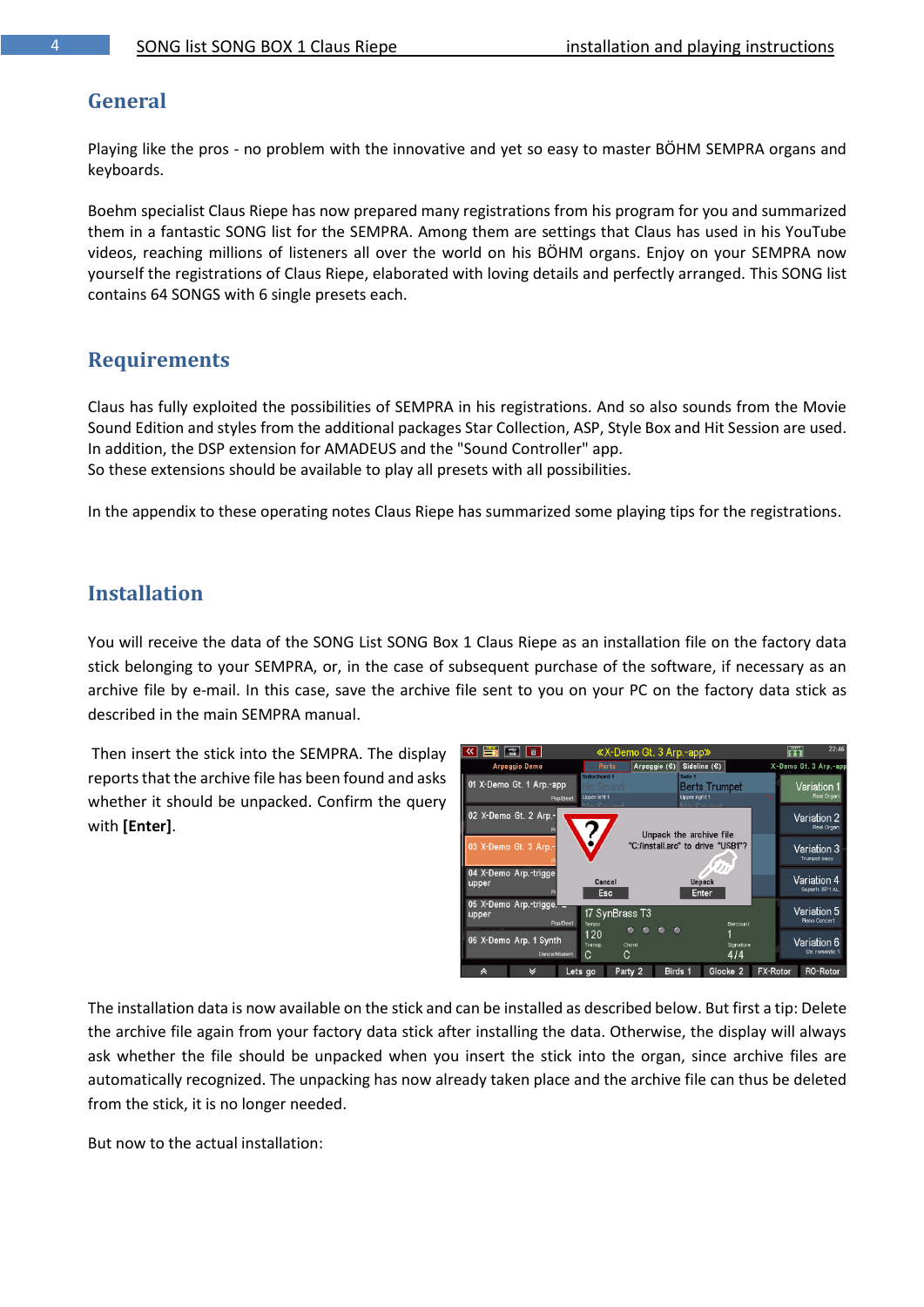*Attention: Like all factory data and other additional software packages, the SONG List SONG Box 1 Claus Riepe is installed on an account-specific basis. If you want to use the SONG list in multiple user accounts, you must perform the installation separately for each of these accounts once*.

We assume that the installation data is now on your factory data stick and the stick is inserted in the SEMPRA:

- Enter the USB menu and tap the **Installation** data type on the left. The list with the installation files is displayed.
- Place the cursor on the **59307 SONG Box 1** folder and tap **Load/Install folder** on the right.
- The display asks whether the data should really be installed. Confirm with **[Enter]**.





• The SONG bank will now be installed. Afterwards you can remove the stick again.

|                | ⊺≪<br>页       | USB-Medien                                                                 | 13:34<br>m                      |
|----------------|---------------|----------------------------------------------------------------------------|---------------------------------|
|                | Datei-Typ     | Syst. Work USB1                                                            | Aktionen                        |
|                | alle zeigen   | C:/INSTALL/                                                                | Ordner laden /                  |
|                |               | 59356 D-MiX-Rotor                                                          | <b>installieren</b>             |
|                | Installation  |                                                                            | Datei laden /<br>installieren   |
| Themen (Alben) |               | Einen Moment bitte                                                         | direkt spielen                  |
|                | Songs         |                                                                            | gewählten Dateityp<br>speichern |
|                | <b>Styles</b> | $\sqrt{2000}$ $\sqrt{2000}$ $\sqrt{200}$ $\sqrt{200}$<br>59395 Style-Box 1 | Medium formatieren              |
|                | Playbacks     | 59396 Style-Box 2<br>Dateigröße 0 B<br>Datum 25, 14, 2025<br>06:40         | Datei löschen                   |
|                | ⊻<br>《        | ᄎ<br>∀<br>à<br>⊻                                                           | $\ll=$<br>$\cdots$              |

This completes the installation of the SONG List **SONG Box 1 Claus Riepe**. The new data can now be used for playing.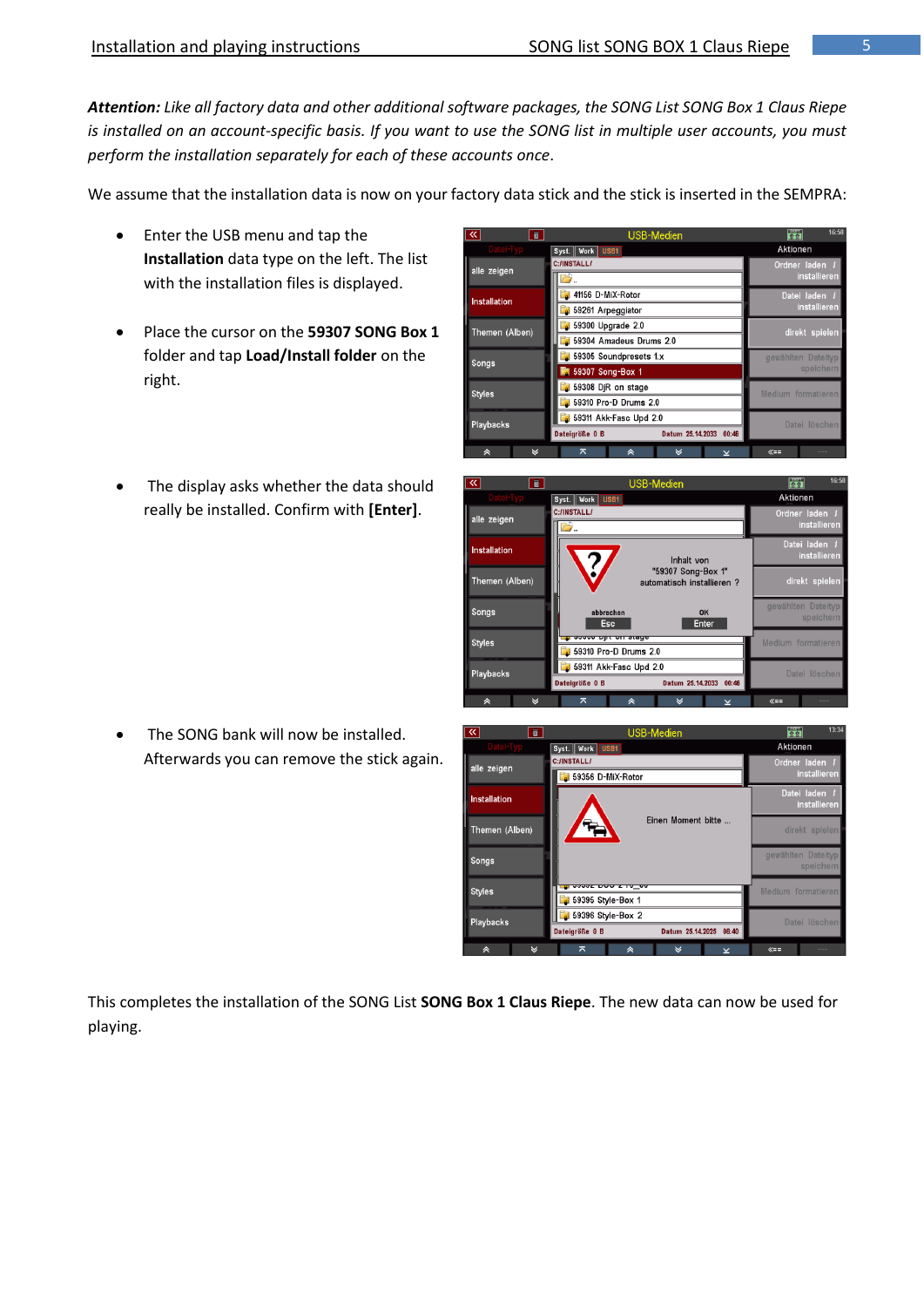### <span id="page-5-0"></span>**Calling up the SONG Liste SONG BOX 1 Claus Riepe**

The SONG list occupies the Firm SONG bank 23. It is labeled "**SONG Box 1**" in the bank listing in the display. You can call up and select this SONG bank if you activate the SONG filter button **[Bank]** to the left of the display and (after tapping the button again) select the bank "**Song Box 1**" from the list with the **data wheel** and confirm with **[Enter]**:

| $\ll$<br>竈<br>可                     | $CR \times$<br><b>«Rirds of Paradise</b> |                                 | 17:00<br>介介              |
|-------------------------------------|------------------------------------------|---------------------------------|--------------------------|
| Song-Box 1                          | Bitte wählen:                            |                                 | <b>Birds of Paradise</b> |
| So<br>Ave Maria No Morro            | VSP-Performance 2.0                      |                                 |                          |
| $\vert$ CR<br>Uo<br>Latein          | Style-Basics 5                           | <b>DX</b>                       | <b>INTRO</b><br>Plpe 1   |
| <b>Birds of Paradise</b>            | <b>BBO Sakral</b>                        | a                               | VERS <sub>1</sub>        |
| CR<br>Pop/Beat                      | <b>BBO</b> Toccata                       | mod.st                          | Classic Flute +          |
| LO.<br><b>Born Free</b>             | <b>BBO</b> Theater                       | <b>AC 3sFX</b>                  | VERS <sub>2</sub>        |
| ∣CR<br>Lo<br>Pop/Beat               | Song-Box 1                               |                                 | Classic Flute +          |
| S<br>Butterfly<br>Per               | DjR on Stage                             | d Synth                         | <b>REFRAIN</b>           |
| <b>CR</b><br>Tıl<br><b>Discotox</b> | Firm Songs 25                            |                                 | Classic Flute +          |
| Cherpie Cheep Cheep<br>St           | Firm Songs 26                            |                                 | <b>BRIDGE</b>            |
| S<br><b>CR</b><br>R&B               | Firm Songs 27                            | Takt                            | Classic Flute +          |
| 8<br>Cinema Organ                   | <b>Übernehmen</b><br>Abbrechen           |                                 | <b>FNDING</b>            |
| ∣ CR<br>T<br>Fox                    | Esc<br>Enter                             | Taktart<br>4/4                  | Pipe 1                   |
| Noten-<br>∀<br>à                    | Birds 1<br>Noten+                        | FX-Rotor<br>Glocke <sub>2</sub> | Rotor sl/fs              |

After selecting the bank you can select the SONGS of the list in the display:

| 《 三 篇 前 画                                     | «Birds of Paradise                             | $CR\gg$                                           | n 1<br>8C:dF                         |
|-----------------------------------------------|------------------------------------------------|---------------------------------------------------|--------------------------------------|
| Song-Box 1                                    | Arpeggio (€)<br><b>Parts</b>                   | Sideline $(\epsilon)$                             | <b>Birds of Paradise</b>             |
| Ave Maria No Morro<br>CR<br>Latein            | Solochord 1<br>No Sound<br>Upper left 1        | Solo 1<br>vr16-8-4-2<br>DX.<br>Upper right 1      | <b>INTRO</b><br>Pipe 1               |
| <b>Birds of Paradise</b><br>CR<br>Pop/Beat    | Spit Flute 1 dyn<br>Upper left 2<br>lo Sound   | Pipe 1<br>a<br>Upper right 2<br>Clear Pad mod.st  | VERS <sub>1</sub><br>Classic Flute + |
| <b>Born Free</b><br>CR<br>Pop/Beat            | Lower left 1<br>12-String Git.<br>Lower left 2 | Lower right 1<br>P-Syn 3 AC 3sFX<br>Lower right 2 | VERS <sub>2</sub><br>Classic Flute + |
| Butterfly<br>CR<br><b>Discofox</b>            | Str.NewAge ster.<br>Pedal 1<br>Trance          | Simplypad Synth<br>Pedal 2<br>No Sound            | <b>REFRAIN</b><br>Classic Flute +    |
| Cherpie Cheep Cheep<br>CR<br>R <sub>8</sub> B | Style<br>Swinging Beat - stcl2<br>Tempo<br>.   | Takt                                              | <b>BRIDGE</b><br>Classic Flute +     |
| Cinema Organ<br><b>CR</b><br>Fox              | 86<br>Akkord<br>Transp.<br>C<br>C              | Taktart<br>4/4                                    | <b>ENDING</b><br>Pipe 1              |
| է<br>à                                        | Noten-<br>Noten+                               | Glocke <sub>2</sub><br>Birds 1                    | FX-Rotor<br>Rotor sl/fs              |

And now we and of course Claus Riepe wish you a lot of joy with the presets of the SONG list and when making music with it on your SEMPRA!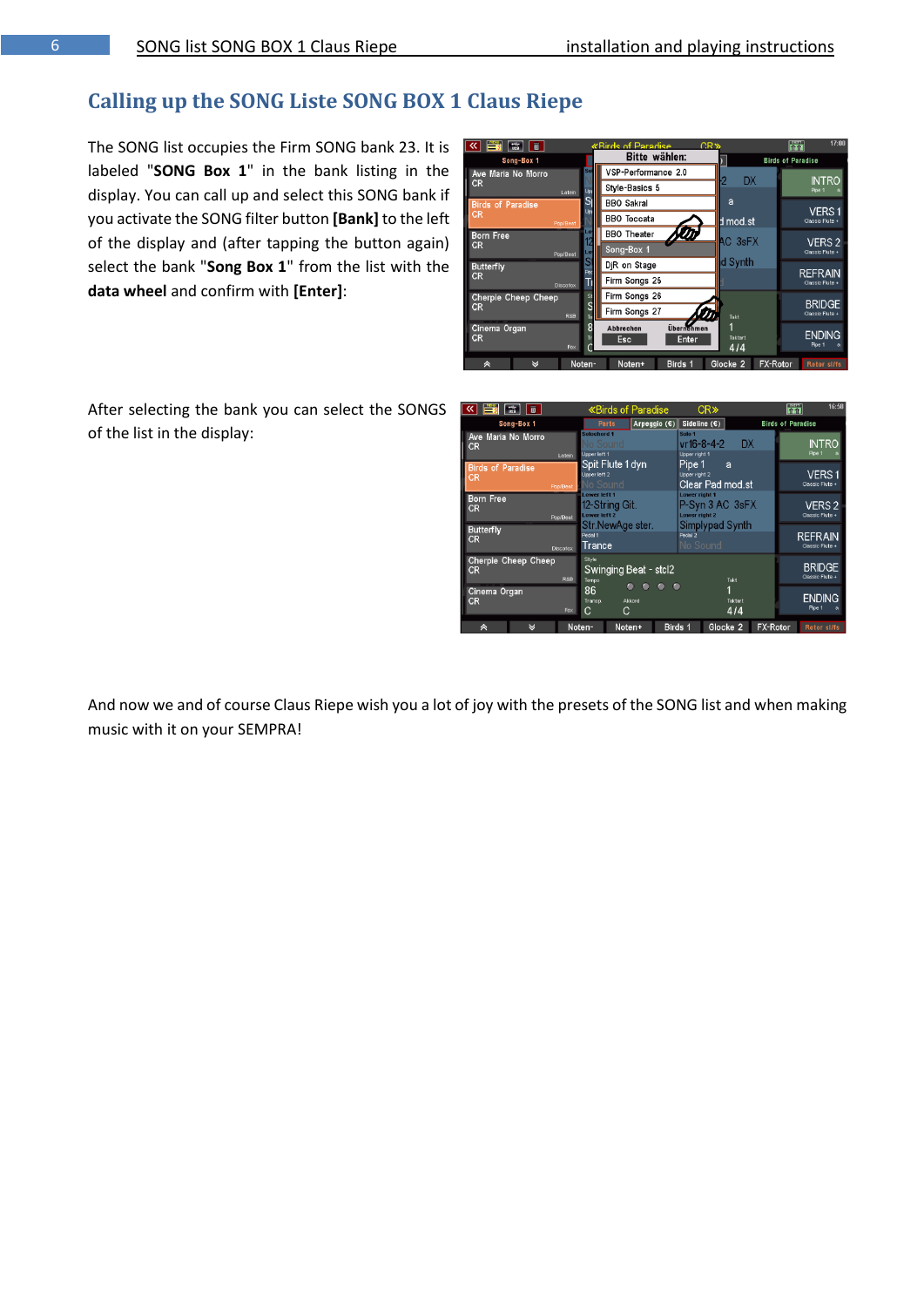## <span id="page-6-0"></span>**Overview SONG list SONG BOX 1 Claus Riepe**

| bank | number | name                                  |
|------|--------|---------------------------------------|
| 123  | 001    | Tu t'en vas<br>CR                     |
| 123  | 002    | Old Surehand                          |
|      |        | СR                                    |
| 123  | 003    | СR<br>The Breeze and I                |
| 123  | 004    | CR<br>Forever Young                   |
| 123  | 005    | Secret Love<br><b>CR</b>              |
| 123  | 006    | Orange Blossom<br>CR                  |
| 123  | 007    | Amorada<br>CR                         |
| 123  | 008    | Final Countdown<br>СR                 |
| 123  | 009    | CR<br>Get Lucky                       |
| 123  | 010    | Danny Boy<br>CR                       |
| 123  | 011    | Smoke on Water<br>CR                  |
| 123  | 012    | <b>Moment in Time</b><br>CR           |
| 123  | 013    | Eleni<br>CR                           |
| 123  | 014    | Lullaby of Birdland<br>СR             |
| 123  | 015    | Wind of Change<br>CR                  |
| 123  | 016    | KungFu Fighting<br>CR                 |
| 123  | 017    | Rock you Baby<br>CR                   |
| 123  | 018    | Fly Robin Fly<br>CR                   |
| 123  | 019    | Sehnsucht<br><b>CR</b>                |
| 123  | 020    | Kalinka<br>CR                         |
| 123  | 021    | <b>CR</b><br>Vija Lied                |
| 123  | 022    | Dein i.m.g. Herz Samba<br>CR          |
| 123  | 023    | La Golondrina<br>CR                   |
| 123  | 024    | Snowbird Bert K.<br>CR                |
| 123  | 025    | <b>Highland Cathedral</b><br>CR       |
| 123  | 026    | CR<br>Guantanamera                    |
| 123  | 027    | CR<br>For Your Eyes Only              |
| 123  | 028    | Elvira Madigan<br>CR                  |
| 123  | 029    | CR<br>Speak softly Love               |
| 123  | 030    | Ghostrider<br>CR                      |
| 123  | 031    | CR<br>Aurora                          |
| 123  | 032    | Self Control<br>CR                    |
| 123  | 033    | Vaya Con Dios<br>CR                   |
| 123  | 034    | Goodbye, my love<br>СR                |
| 123  | 035    | <b>CR</b><br>Butterfly                |
| 123  | 036    | <b>Birds of Paradise</b><br><b>CR</b> |
| 123  | 037    | Cherpie Cheep Cheep<br>CR             |
| 123  | 038    | Ady Böhm-Sinus<br>СR                  |
| 123  | 039    | Vintage Organs 1<br>CR                |
| 123  | 040    | CR<br>Vintage Organs 2                |
| 123  | 041    | CR<br>Save your Kisses                |
| 123  | 042    | Halleluja (Milk&Hon.)<br>CR           |
| 123  | 043    | Ave Maria No Morro<br>CR              |
| 123  | 044    | How Deep (Take That)<br>CR            |
| 123  | 045    | Portsmouth<br>CR                      |
| 123  | 046    | SL <sub>2</sub><br>Paradiesvogel      |
| 123  | 047    | April in Portugal<br>CR               |
| 123  | 048    | Ring of Fire<br>SL <sub>2</sub>       |
| 123  | 049    | <b>CR</b><br><b>Twilight Time</b>     |
| 123  | 050    | I w. t. know what love<br>CR          |
| 123  | 051    | Jerusalem (Alpert)<br>CR              |
| 123  | 052    | Wonderful Land<br>CR                  |
| 123  | 053    | David's Song<br>CR                    |
| 123  | 054    | Miss Marple<br>SL <sub>2</sub>        |
| 123  | 055    | SL <sub>2</sub><br>Largo New World    |
| 123  | 056    | CR<br><b>Born Free</b>                |
| 123  | 057    | Percy Summer Place<br>СR              |
| 123  | 058    | I Know Why<br>CR                      |
| 123  |        | CR                                    |
|      | 059    | Hymn Vangelis                         |
| 123  | 060    | Cinema Organ<br>CR                    |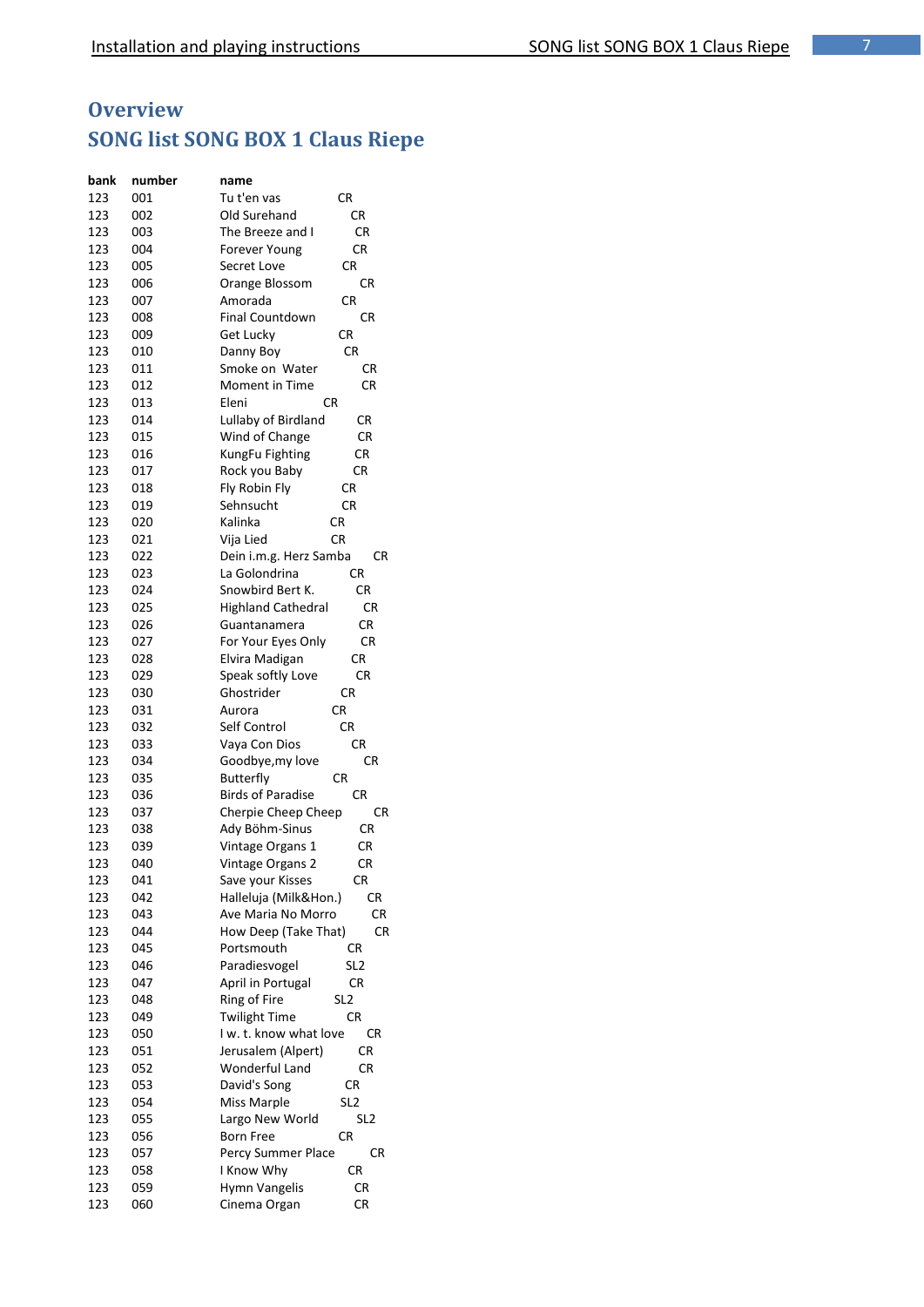| 123 | 061  | <b>Tower Ballroom</b> | SL <sub>2</sub> |
|-----|------|-----------------------|-----------------|
| 123 | 062. | Marco Polo remix      | CR              |
| 123 | 063. | Song of Joy<br>CR.    |                 |
| 123 | 064  | Green Grass Wunder.   | C.R             |